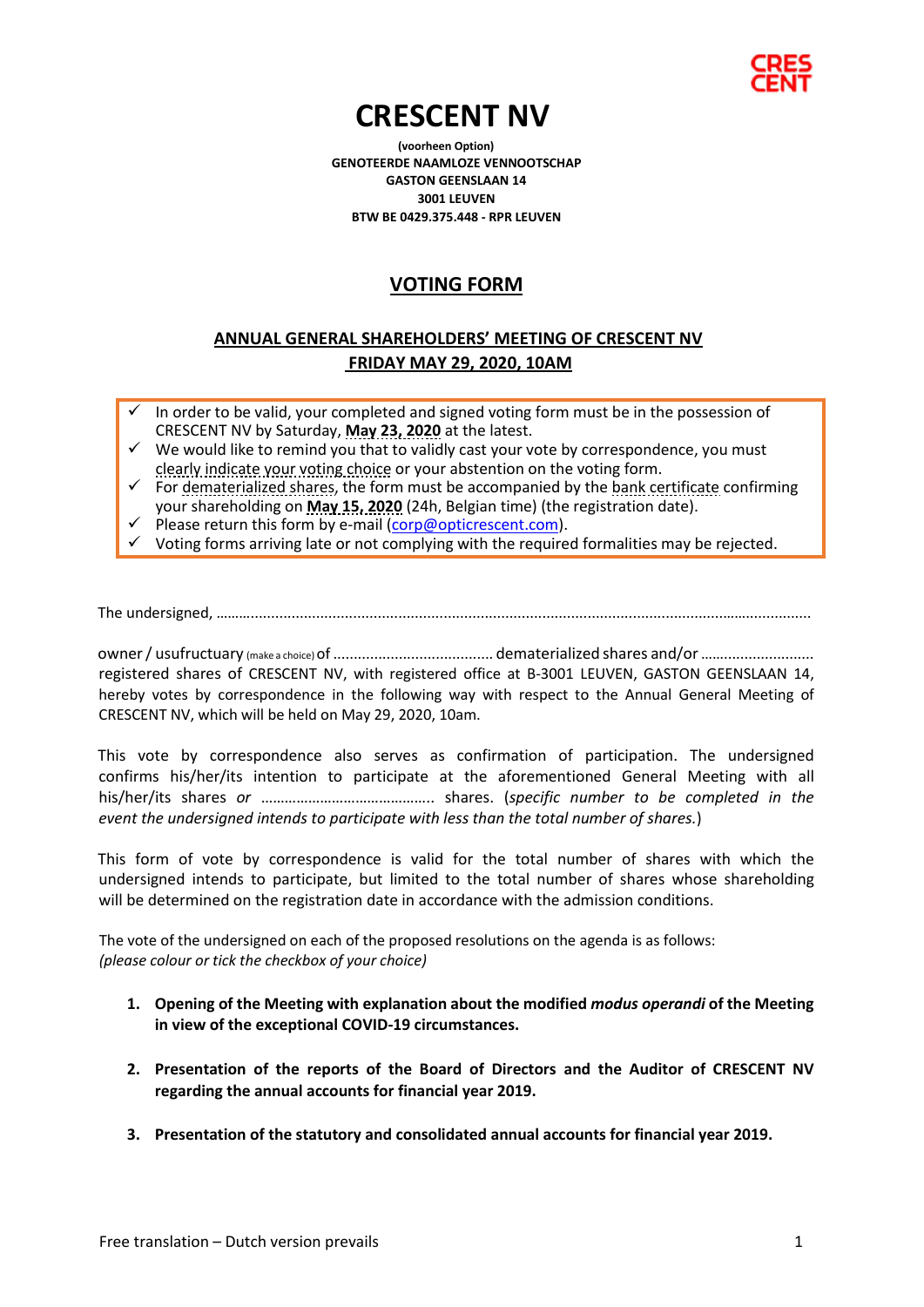

**4. Discussion and approval of annual accounts with regard to financial year 2019 + appropriation of the result.**

Proposed resolution: *"The General Meeting approves the annual accounts for financial year 2019 and the proposed allocation of the result."*

| $\Box$ For | $\Box$ Against | □ Abstention |
|------------|----------------|--------------|
|            |                |              |

#### **5. Discharge of the Directors**

Proposed decision*: "The General Meeting grants discharge from liability to the Directors of CRESCENT NV for the exercise of their mandate as Director of the Company during financial year 2019."*

| Eric VAN ZELE (VAN ZELE HOLDING NV)           | $\Box$ For   | $\Box$ Against | □ Abstention      |
|-----------------------------------------------|--------------|----------------|-------------------|
| Raju DANDU                                    | $\Box$ For   | $\Box$ Against | $\Box$ Abstention |
| Pieter BOURGEOIS (CRESCEMUS BV)               | $\Box$ For   | $\Box$ Against | $\Box$ Abstention |
| Johan MICHIELS (MICHIELS INVEST EN MNGMNT BV) | $\sqcap$ For | $\Box$ Against | $\Box$ Abstention |
| Prof. Liesbet VAN dER PERRE                   | $\Box$ For   | $\Box$ Against | $\Box$ Abstention |
| Prof. Sarah STEENHOUT (S&S BV)                | $\Box$ For   | $\Box$ Against | □ Abstention      |
| Lieve DECLERCQ (CRESPO CONSULTANCY BV)        | $\sqcap$ For | $\Box$ Against | $\Box$ Abstention |

#### **6. Discharge of the Auditor**

Proposed resolution*: "The General Meeting grants discharge to the Auditor for the exercise of his mandate during financial year 2019."*

□ For □ Against □ Against □ Abstention

#### **7. Proxies**

Proposed resolution*: "The General Meeting gives a special proxy to each director of the Company, as well as to Mr. Edwin BEX (the "Proxy Holder"), acting individually and with the right of substitution, to represent CRESCENT NV with regard to the fulfilment of the filing and publication obligations contained in Articles 2:8 and 2:14 of the Belgian Companies and Associations Code. This power of attorney means that the Proxy Holder can perform all necessary and useful actions related to these filing and publication obligations."*

| $\Box$ For | $\square$ Against | □ Abstention |
|------------|-------------------|--------------|
|------------|-------------------|--------------|

#### **8. Closing of the Meeting**

This form also applies for any subsequent Meeting having the same agenda in the event that the aforementioned General Meeting would be postponed.

This form will be considered null and void in its entirety if the shareholder has not indicated his/her/its choice concerning one or more of the agenda items of the General Meeting.

In case of amendments to the agenda and proposed additional new or alternative resolutions as provided in article 7:130 of the Belgian Companies and Associations Code, the company will publish a revised agenda and voting form at the latest on **May 14, 2020**.